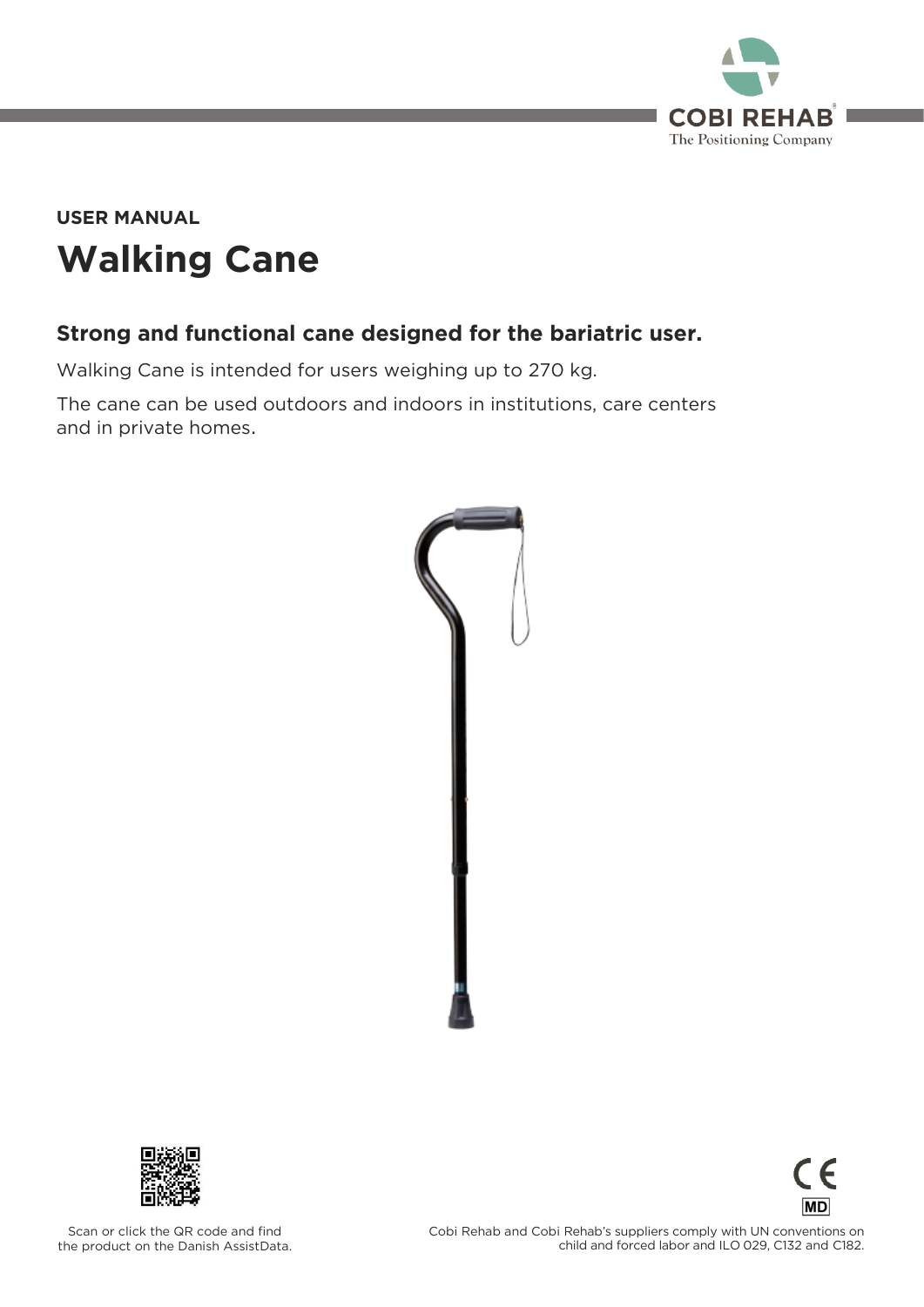## **Table of content**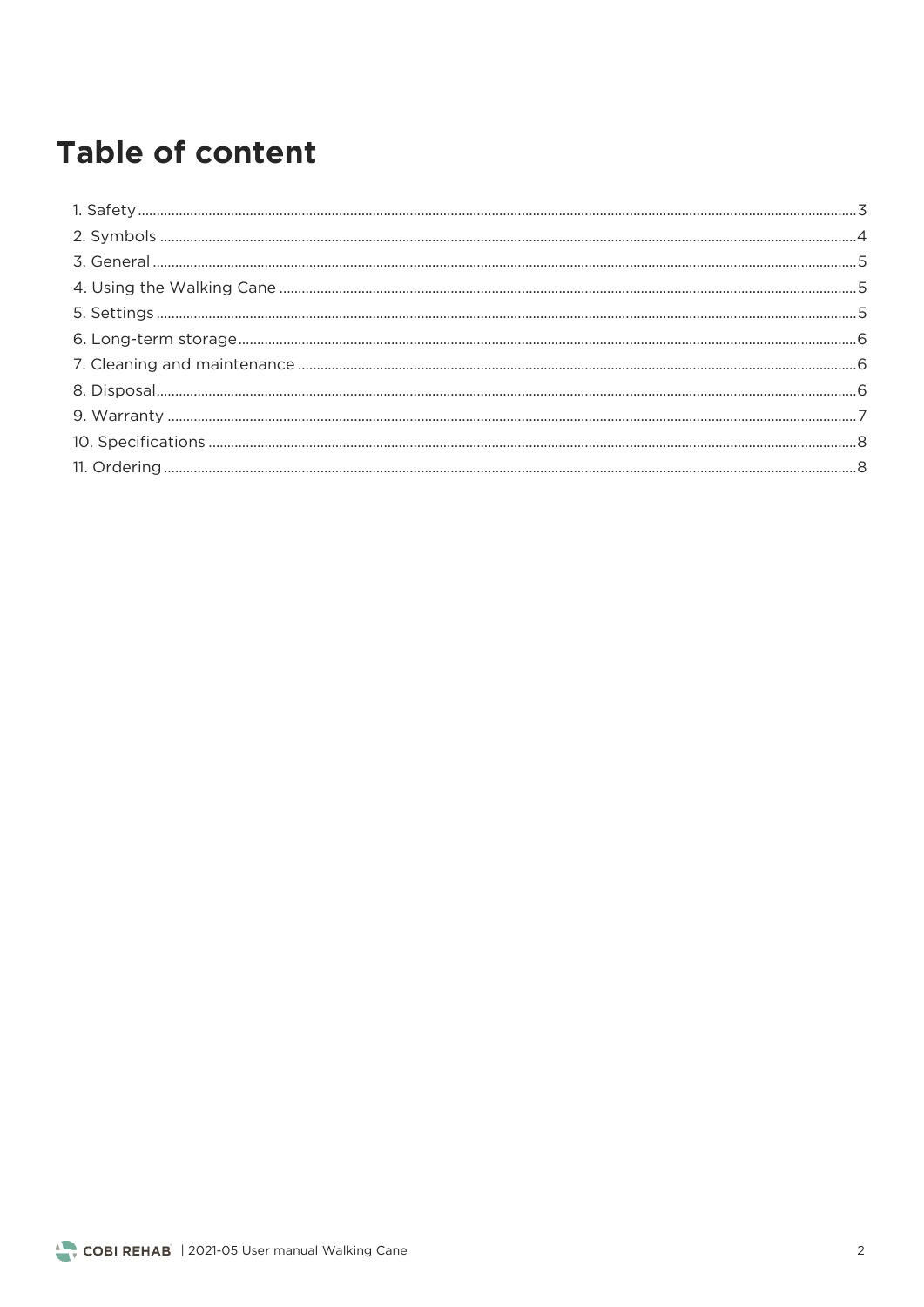## **1. Safety**



#### **WARNING**

Do not use the Walking Cane without prior thorough instructions by trained staff or by persons who have received instructions in the use of the cane. Improper operation may cause injury to the user. the cane. Improper operation may cause injury to the user.

If the Walking Cane is used for persons weighing more than the maximum user weight, the risk of damaging the Walking Cane increases.

carefully study these instructions indicated by a warning triangle  $\Lambda$ . attention to Safety Instructions indicated by a warning triangle .

Cobi Rehab accepts no responsibility for damage caused to the product nor for personal injury caused by improper installation, assembly or use of the Walking Cane. of the Walking Cane.

Contact Cobi Rehab immediately in the case of damaged or missing parts. Never use your own spare parts.



The Walking Cane can be damaged if used by a user weighing over 270kg.

Walking Cane must not be used until the two height adjustment release buttons are fully pressed into place. The inner tube may come loose if the clip is not fitted correctly, which means that the inner tube can slide down into the outer tube.

Failure to inspect the dual button may cause malfunction.

Always remember to disinfect Walking Cane when transferred to a new user. This is done to avoid cross-contamination and infections.

the performance of the Walking Cane. the performance of the Walking Cane.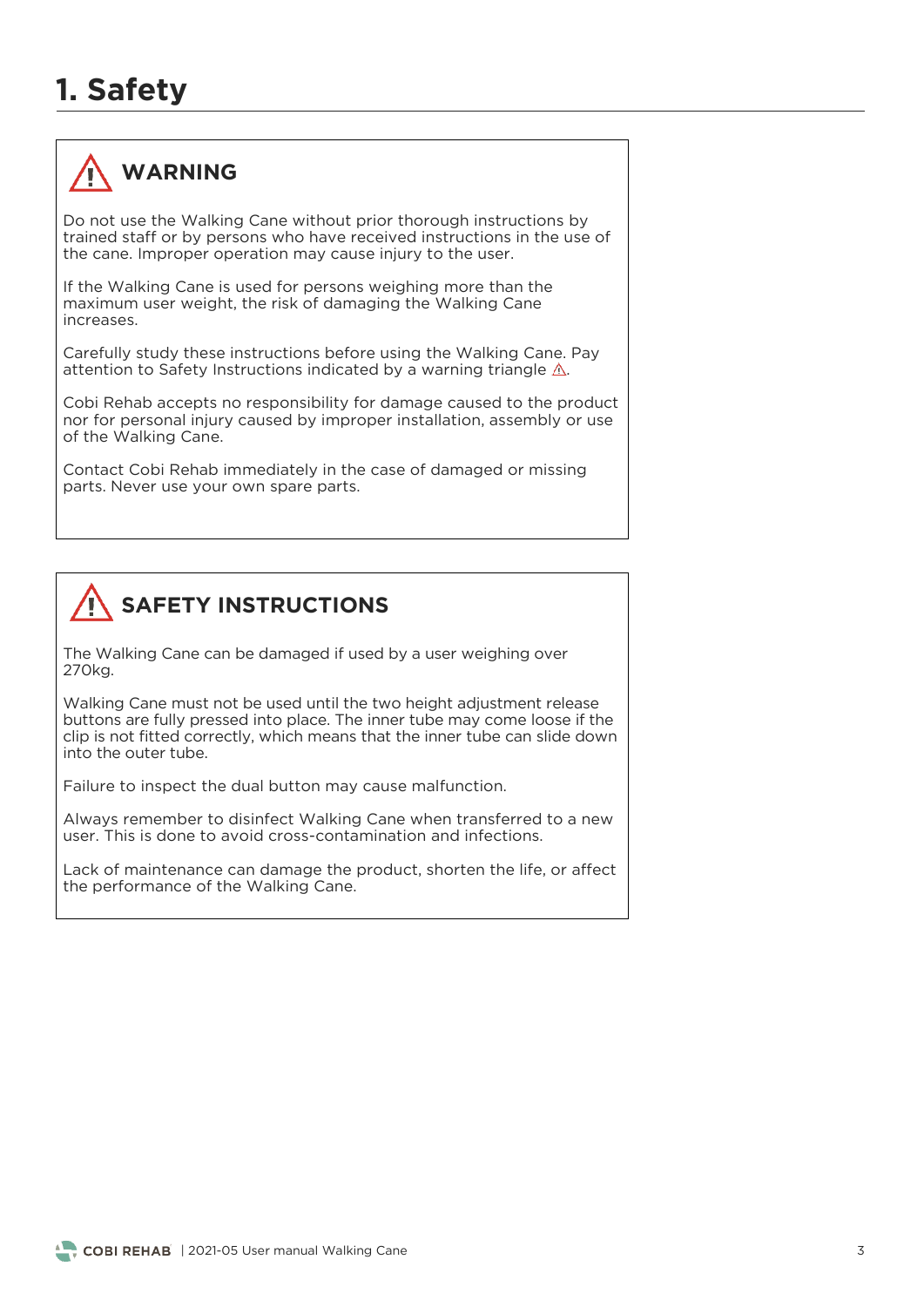## **2. Symbols**

| The following symbols are used in this user manual<br>and/or on the product label. |                                                                      |  |  |
|------------------------------------------------------------------------------------|----------------------------------------------------------------------|--|--|
|                                                                                    | Caution!                                                             |  |  |
| CE                                                                                 | Declaration of conformity, Medical Device<br>Regulation, EU 2017/745 |  |  |
| <b>REF</b>                                                                         | Cobi Catalogue number                                                |  |  |
| <b>SN</b>                                                                          | Serial number                                                        |  |  |
| w                                                                                  | Date of manufacture                                                  |  |  |
| لمم                                                                                | Manufacturer                                                         |  |  |
| <b>MD</b>                                                                          | Medical device                                                       |  |  |
| ¶۴                                                                                 | Body weight                                                          |  |  |
| i                                                                                  | Consult instructions for use                                         |  |  |
| CE-Label on the product is located on the shaft.<br>See example of label below.    |                                                                      |  |  |

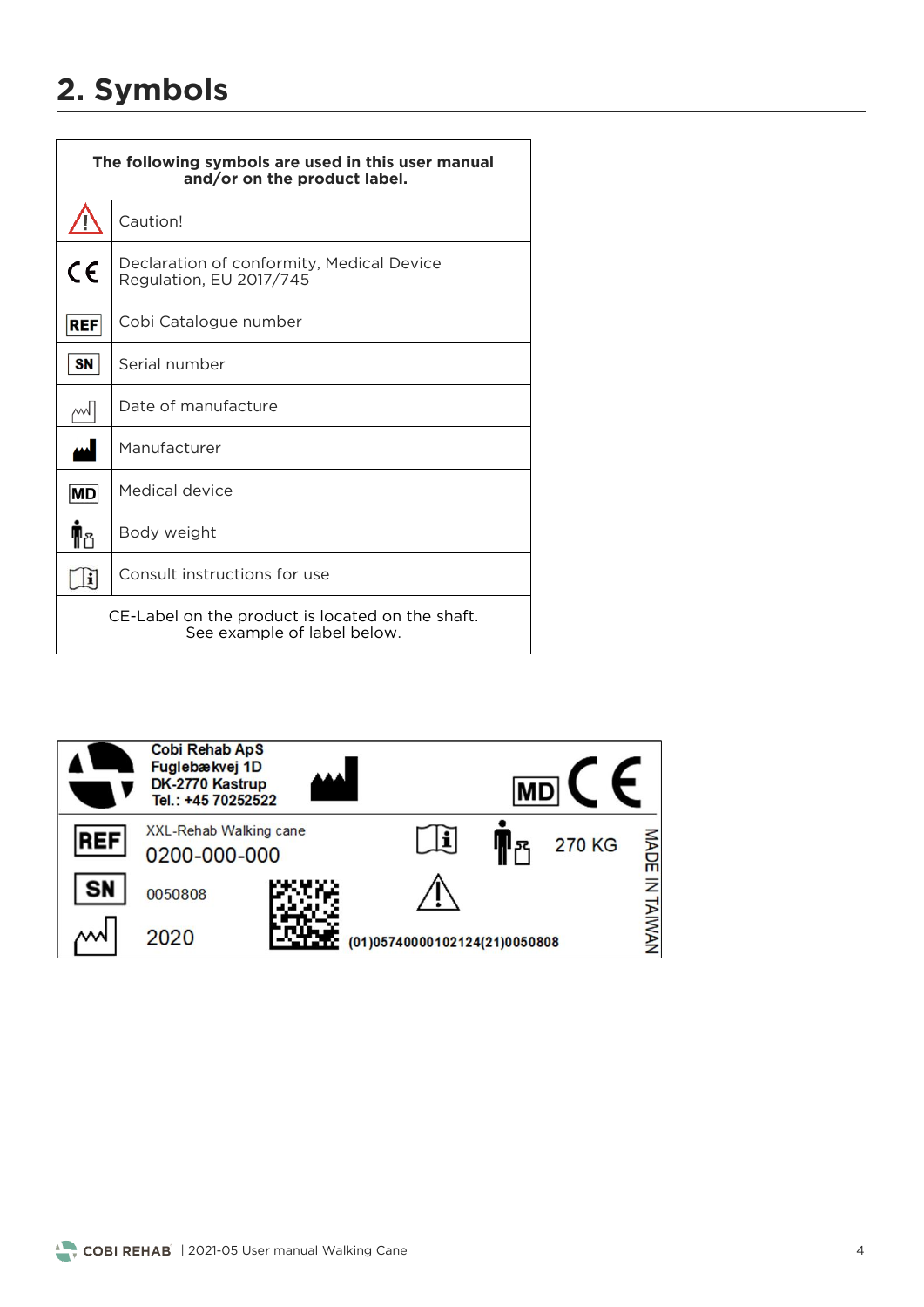# **3. General**

This user quide contains important information about the use of Walking Cane and the target group for the cane. It also includes a wide range group.<br>Of specifications on Walking Cane. of specifications on Walking Cane.

The most recent version of this user guide can be found on our website. Check if the version you are reading now is the most recent. reading now is the most recent.

If you need a user manual that is written in a larger font size, the guide is available in PDF format at cobirehab.com, which can be scaled up to the required font size. to the required font size.

You can always contact Cobi Rehab on + 45 7025<br>2522 or cobi@cobi.dk if you want more information about Walking Cane information about Walking Cane.

Cobi Rehab reserves the right to change the<br>product specifications without providing prior notice

The UDI number of the cane appears on the label, which is located on the side of the shaft.

Product safety notices and product recalls can be viewed on the website.

 $\frac{1}{2}$  $\sum_{i=1}^{n}$ 

## **4. Using the Walking Cane**

Walking Cane is an extra reinforced bariatric cane designed to provide support and safety while  $\frac{d}{dx}$  walking for users up to 270 kg walking for users up to 270 kg.

 $\frac{1}{2}$  is expected in the matter than 270 kg by a user weighing more than 270 kg.

Walking Cane is used at hospitals, care centers and<br>in private homes. Walking Cane should only be used on level ground and accessible terrain, indoors as well as outdoors.

#### $W$ alking cane to a user walking cane to a user.

#### **Contraindications**

The user of Walking Cane must have physical and cognitive resources to operate the cane in a safe manner

### **5. Settings**

walking Cane is supplied with the release buttons on the shaft for height adjustment.

Person ass, the height of the analysis cane must be adjusted by pressing the two release buttons.

Walking Cane must not be used and the the height adjustment release buttons are fully pressed into place.

 $\triangle$  The inner tube may come loose if the clip is not fitted correctly, which means that the inner tube can slide down into the outer tube.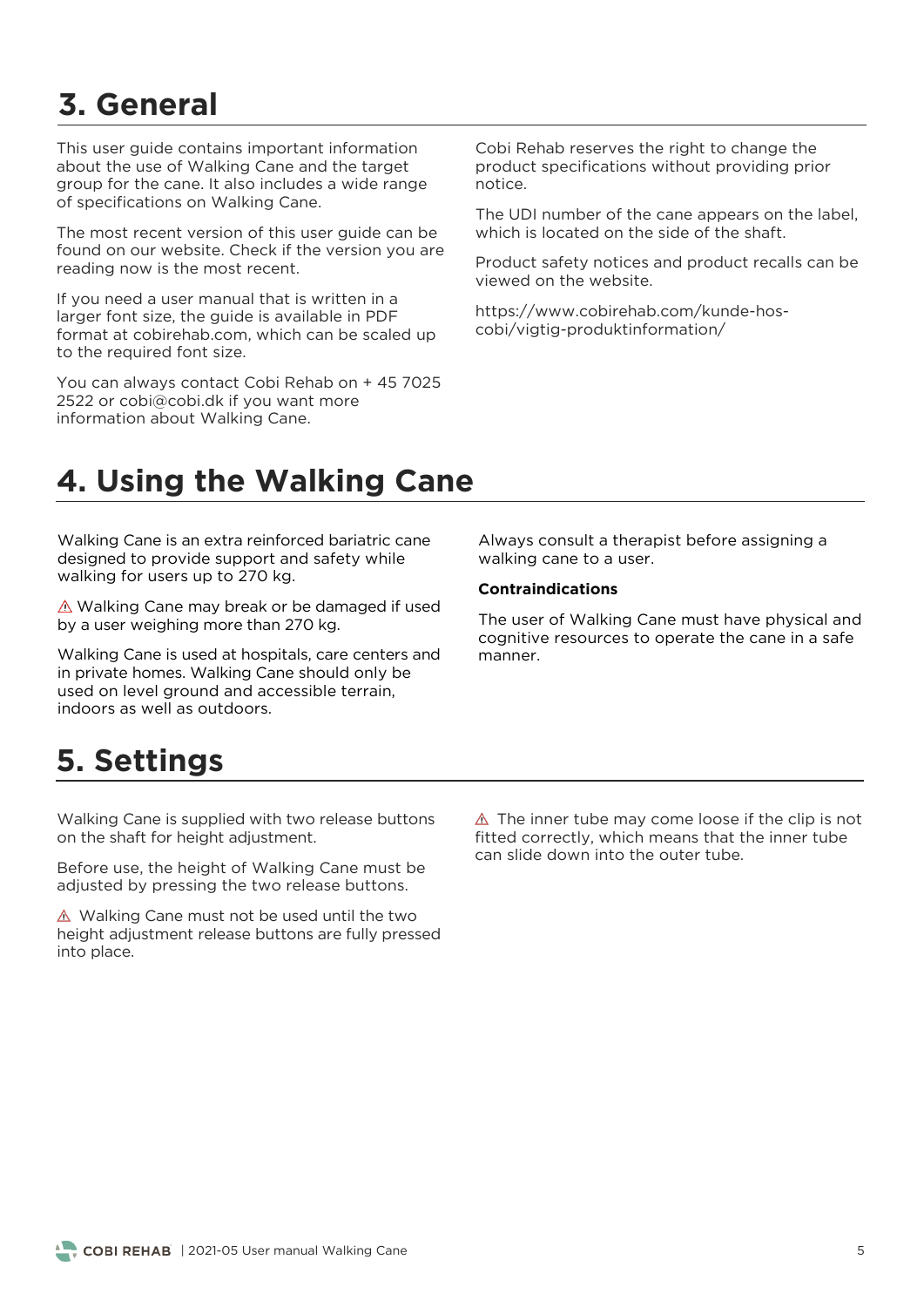# **6. Long-term storage**

Walking Cane should be stored at temperatures<br>between -10°- 50°C. between -10°- 50°C.

### **7. Cleaning and maintenance**

ordinary detergent ordinary detergent.

The dual button height adjustment should be reqularly inspected and if necessary, replaced. regularly inspected and if necessary, replaced.

 $\triangle$  Failure to inspect the dual button may cause malfunction.

#### **Disinfection**

Walking Cane can be disinfected with ethanol 70-<br>85% or a chlorine product 1000-1200 ppm. 85% or a chlorine product 1000-1200 ppm.

 $\triangle$  Always remember to disinfect Walking Cane when transferred to a new user. This is done to avoid cross-contamination and infections.

Local cleaning and disinfection procedures must<br>always be followed. always be followed.

#### **8. Disposal**

Products that can no longer be used are to be the relevant authorities for information on proper disposal. disposal.

#### **Recycling**

Parts of Walking Cane can be reused. Contact<br>Cobi Rehab for more information.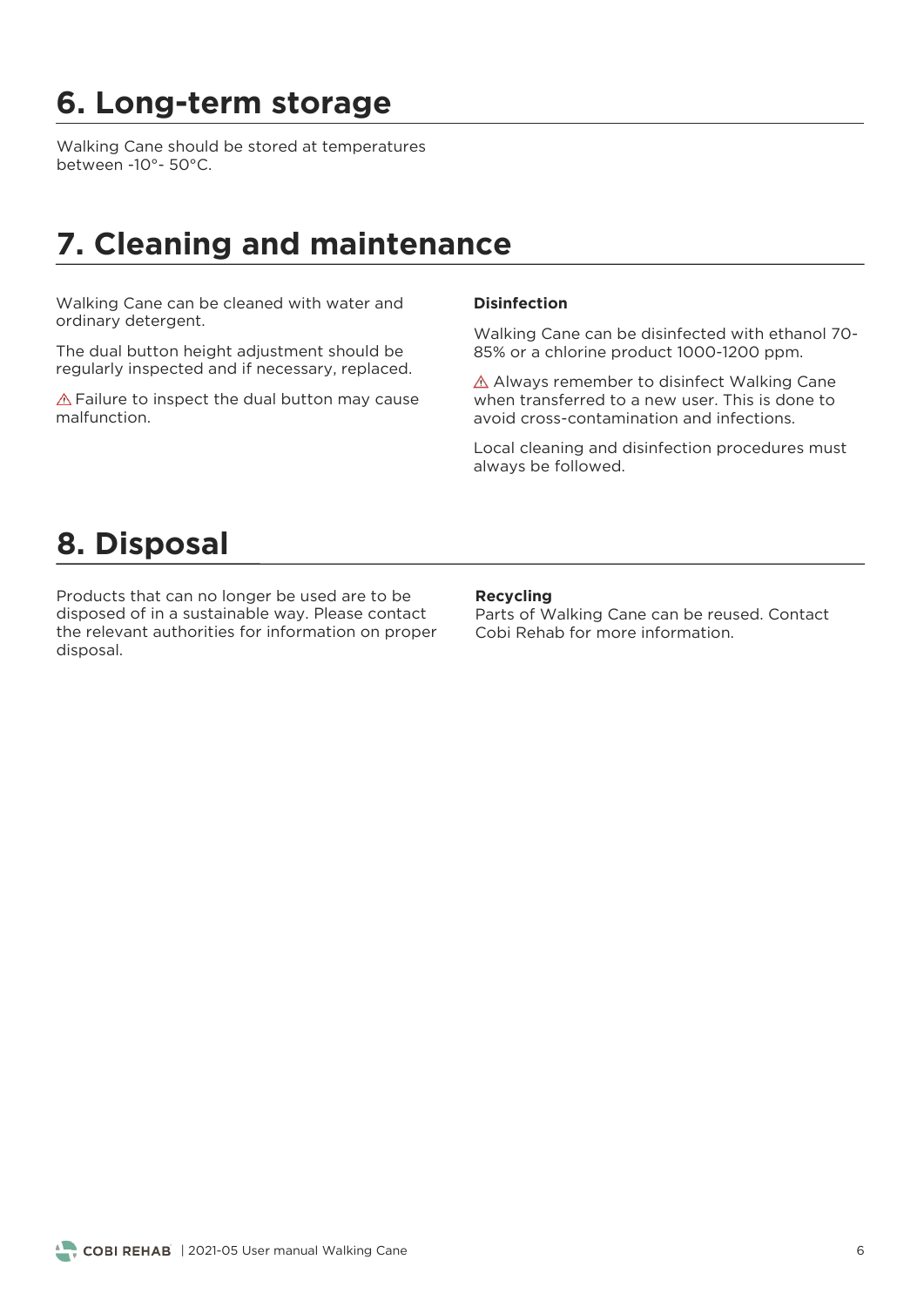#### **9. Warranty**

When delivered, the Walking Cane is free from<br>defects. Should there be any defects or damage to the Walking Cane, contrary to all inspections. please contact Cobi Rehab immediately. please contact Cobi Rehab immediately.

The Walking Cane is covered by a 1-year warranty from the date of purchase. The invoice serves as warranty certificate. warranty certificate.

The warranty does not apply to:

etc have been removed or considerably damage etc. have been removed or considerably damaged

- products that have been repaired by<br>unauthorized staff

- normal wear and tear, for example cleaning, or parts. or parts.

The warranty is void if Cobi Rehab assesses that<br>the Walking Cane has been used for purposes other than its intended use, for example, if its weight capacity is exceeded. weight capacity is exceeded.

In case of incorrect use, both service and spare parts will be invoiced. parts will be invoiced.

The warranty described above is the only valid warranty.

Cobi Rehab may not be held liable for damages of any kind.

 $\triangle$  Lack of maintenance can damage the product, shorten the life, or affect the performance of the Walking Cane. Walking Cane.

#### **9.1 Unintended incident**

Report any incidents related to the use of Walking<br>Cane to Cobi Rehab.

#### **9.2 After the expiry of expected service life**

After the expected service life, it is important that an overall assessment of the product is made before continued use.

After the expected service life, Cobi Rehab<br>cannot quarantee the suitability and safety of the product, as Cobi Rehab has no control over how the product is used and wear and tear. the product is used and wear and tear.

The overall assessment of the product must be carried out by qualified professionals, and as a carried out by qualified professionals, and as a as a set of as a set of as a set of as a set of as a set of a

minimum, consideration must be given to how the product has been used, the condition of the product and its components. product and its components.

Cobi Rehab can always make such an assessment.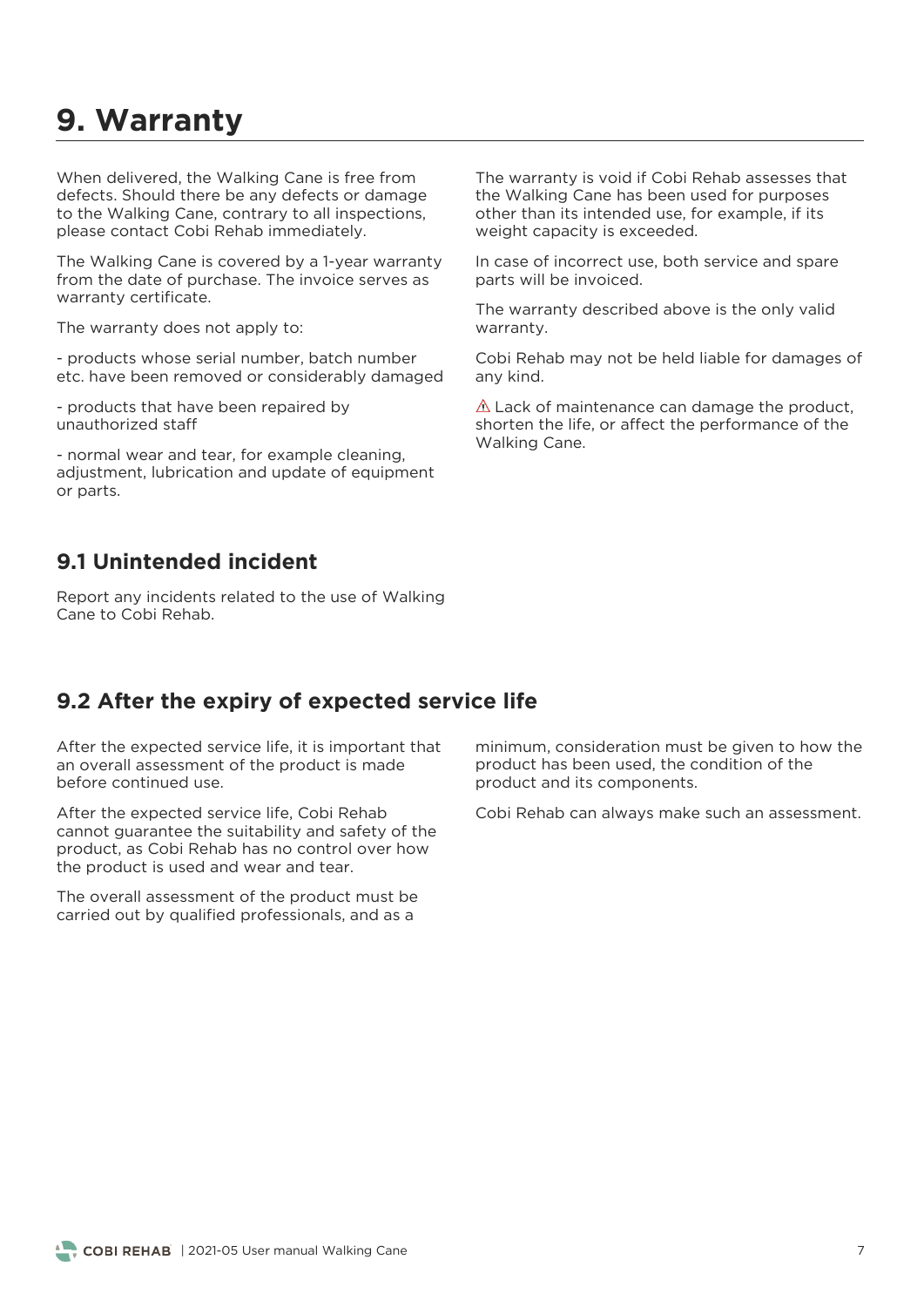# **10. Specifications**

| Maximum user weight                                                                                                       | 270 kg                             |  |
|---------------------------------------------------------------------------------------------------------------------------|------------------------------------|--|
| Height adjustable                                                                                                         | 71-93 cm                           |  |
| Height adjustable                                                                                                         | 0.9 <sub>kg</sub>                  |  |
| Reflex on grip                                                                                                            | Yes                                |  |
| Material                                                                                                                  | Chrome molybdenum steel / SAE41-30 |  |
| Grip                                                                                                                      | TPR - Thermoplastic rubber         |  |
| ISO - classification                                                                                                      | ISO 12 03 03 - 05                  |  |
| Expected product service life                                                                                             | 7 years                            |  |
| Risk class                                                                                                                |                                    |  |
| UDI-DI                                                                                                                    | 5740000102810                      |  |
| <b>Basic UDI</b>                                                                                                          | 5740000100010MV                    |  |
| The surface temperature of the Walking Cane can increase or decrease when exposed to external<br>sources of heat or cold. |                                    |  |

### **11. Ordering**

sources of heat or cold.

| <b>Model</b>                  | Height adjustable | Item number  |
|-------------------------------|-------------------|--------------|
| <b>Bariatric Walking Cane</b> | 71-93             | 0200-000-000 |